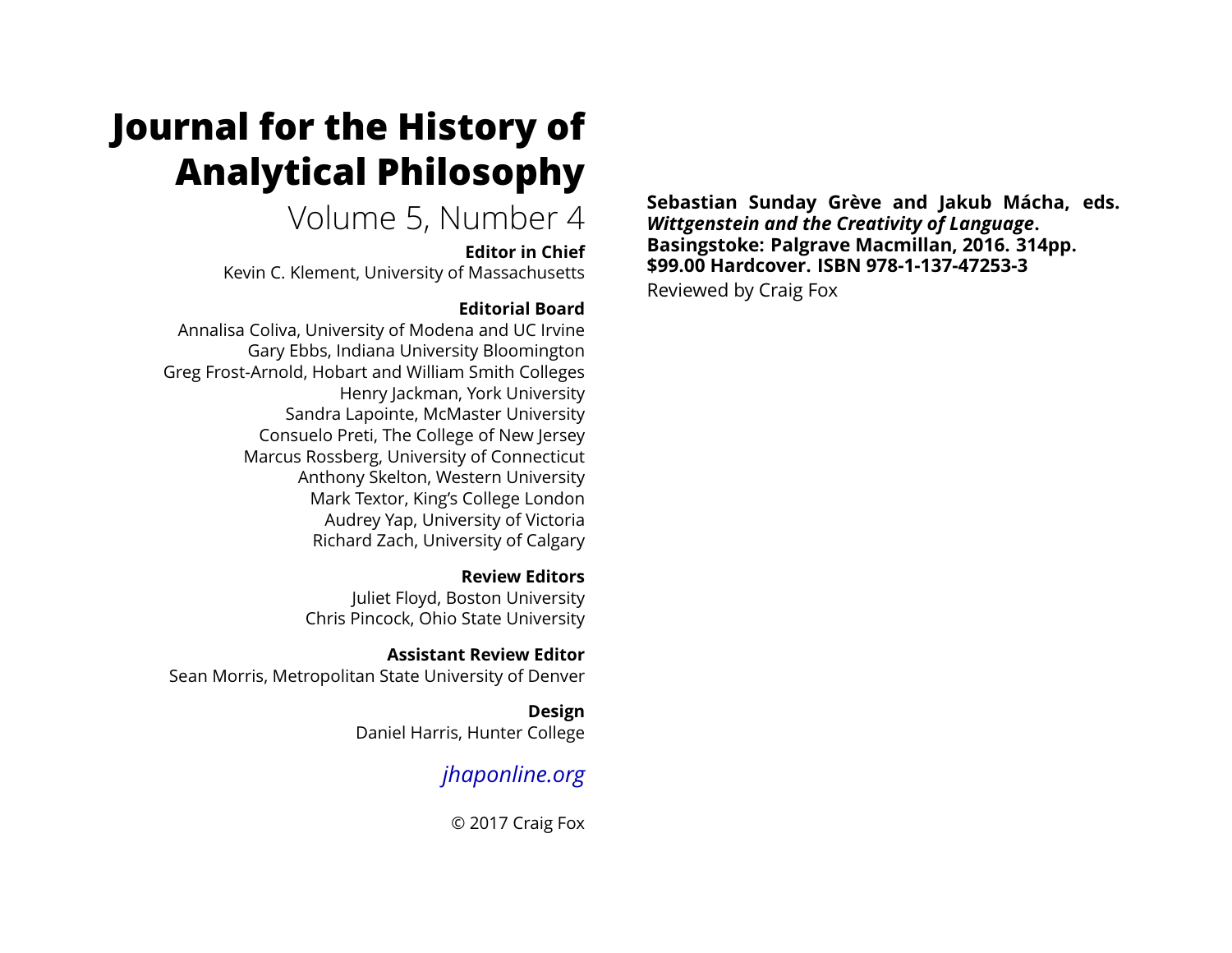### **Review:** *Wittgenstein and the Creativity of Language***, edited by Sebastian Sunday Grève and Jakub Mácha**

### Craig Fox

*Wittgenstein and the Creativity of Language* is surely a valuable addition to the already vast amount of secondary literature on Wittgenstein's philosophy. This itself is an accomplishment. Its value lies not only in the overall quality of the essays in the collection, but also in its very focus. It is perhaps surprising: there are in fact important things still to be said about the relationships between Wittgenstein's philosophy and creativity in language use, in the arts, and in philosophy itself. The essays in this volume all work to counter popular negative perceptions of Wittgenstein's work, and they do it in various ways. Collectively, they provide a nice survey of various types of writing on Wittgenstein.

In addition to filling a gap in Wittgenstein scholarship, the work in this volume also makes a strong case for the relevance of Wittgenstein's thinking to non-philosophical, non-academic settings. Perhaps the worst fate for his work would be for it to be relegated simply to a chapter in the history of  $20<sup>th</sup>$ -century philosophy. Thus I will organize my discussion of this collection by tracing a theme I find throughout it, though often somewhat beneath the surface—namely, the idea that Wittgenstein can be taken to be preparing us for engaging in criticism. In their introductory essay (Chapter 1), Grève and Mácha (11) quote from Stanley Cavell to highlight that Wittgenstein's investigations were taken by him to represent "new categories of criticism."[1](#page-1-0) In my view this kind of criticism is entirely, and importantly, "practical"—it addresses how we confront and un-derstand things.<sup>[2](#page-1-1)</sup>

One last preparatory remark: there is an interesting distinctive difficulty with Wittgenstein's texts, which comes out time and again in various ways in these essays. They require what we might call reflexive interpretation: one learns from his texts what will likely help one to understand them. So they can be difficult to break into, as it were. To understand them is to be attuned to what it is that he's saying and reasons why—but, I'd claim, this kind of (aesthetic) sensitivity is what Wittgenstein is trying to model with the work itself. So we begin, "in the middle of things."

I admit to being initially puzzled by Mulhall's chapter (Chapter 2), and by its being the first contributed chapter. On the face of it, it's a careful close reading of a paragraph by J. L. Austin, alongside similarly careful close readings of poems. My puzzlement was about the apparent lack of Wittgenstein's presence in much of the essay. In the end, though, the essay itself helps the reader out with its final words: "meaning is use" (51). Wittgenstein gets the last word in a discussion about Austin. What is it then that Wittgenstein gives us here—how, indeed, is this well-known phrase being used in this essay; what does it mean here? The passage from Austin that Mulhall discusses involves "etiolations": hollow, abnormal, parasitic uses of language (e.g.,  $35)$  $35)$ .<sup>3</sup>

Wittgenstein's "meaning is use" is presented as a riposte to Austin's dismissiveness. If Austin wants somehow to put aside language use "in acting, fiction and poetry" (31), Mulhall marshals Wittgenstein to caution it. For what he's given us are examples of poetic language accompanied by discussions of their

<span id="page-1-0"></span><sup>&</sup>lt;sup>1</sup>I would also suggest that Cavell's use of "criticism" is compatible, inter-

estingly, with Arthur Danto's. This is interesting in part because he actually was a critic, in the professional sense.

<span id="page-1-1"></span><sup>2</sup>This is also how I would propose to read Wittgenstein's lectures on aesthetics.

<span id="page-1-2"></span><sup>3</sup>See also Grève and Mácha's discussion (12).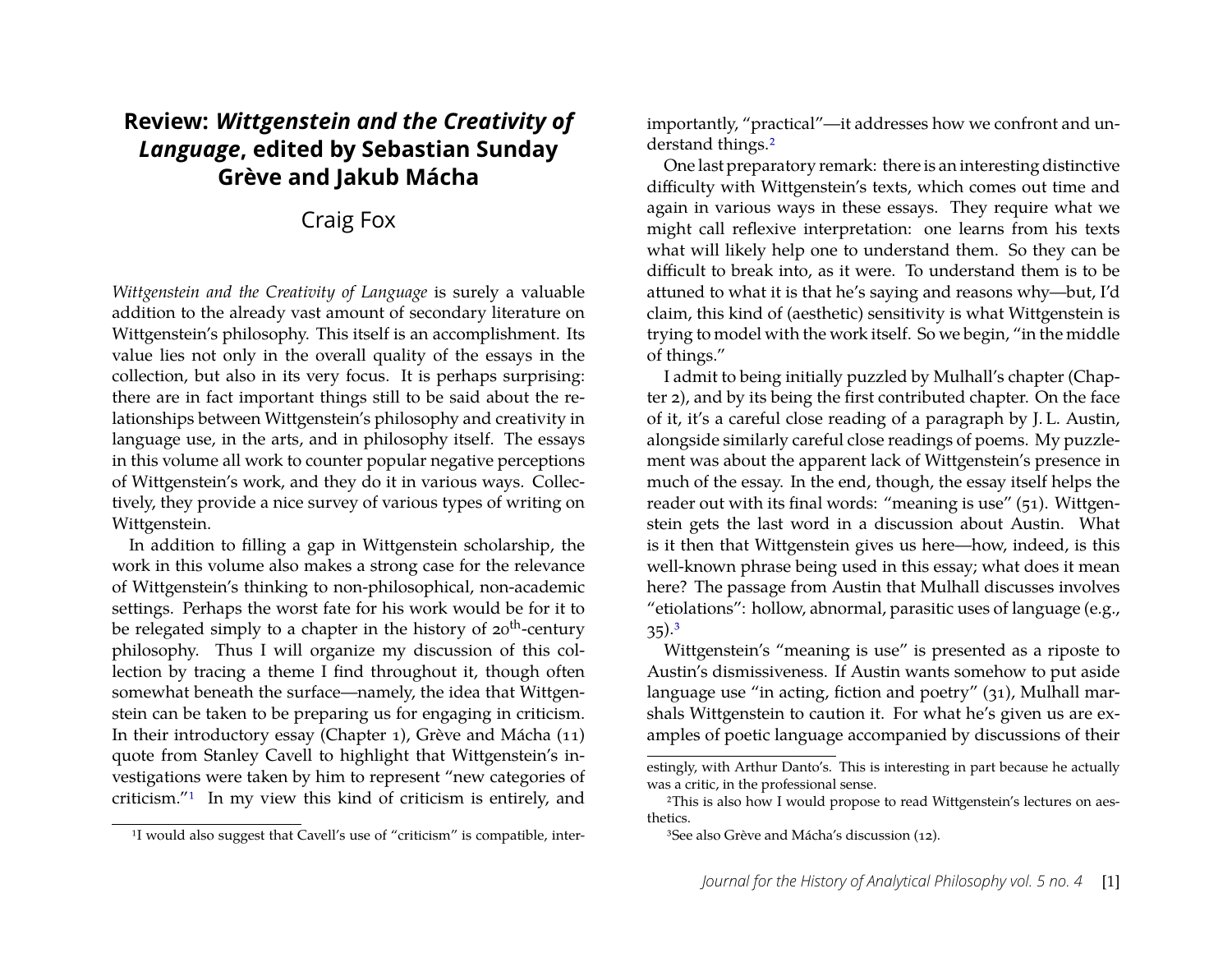meaningfulness. An important aspect of these discussions is their appeals to extant poetic criticism. He thus effectively enacts a conversation about the significance of these examples. This all amounts to an exploration of how these pieces of language (the poems) were (possibly, or likely) being used. Mulhall is defending a democratic view of language from the standpoint of meaning. Creative language use needn't be sequestered; indeed, what reason is there to? We—perhaps collectively—just might need to spend some time with it, trying to figure it out. This is of course a valuable defense and entirely appropriate at the beginning of this volume.

There is a way in which what Alois Pichler is doing in his chapter (Chapter 3) might be outside of one's expectations for philosophy. He in fact acknowledges this: "one might say that my chapter is not *philosophy*" (73). One might have had a similar worry about Mulhall's discussions of poetry. And of course one might have had such a worry about Wittgenstein's own writing. But then what matters is what one does with one's words.

Pichler structures a discussion about the *Philosophical Investigations* around a framework for analyzing writing styles. He describes the *Investigations* has having a syncretistic or "crisscross" writing style (58–60). This is one style of writing amongst others that Wittgenstein employed, and Pichler suggests that "the criss-cross form of the PI must be regarded as a result of planning" (62). And Wittgenstein planned the *Investigations*, from 1936 on, in this way because of how he conceived of the type of philosophy he was undertaking at that point: "a philosophy driven by a focus on the particular, on the concrete case and the concrete example" (66). That is, the form of the writing corresponds to the philosophical content. "Syncretistic writing is best for creating knowledge and moving in a terrain that is in continuous flux and is open-ended" (69).

Given all this, when reading the *Investigations* Pichler says we should ask, for example, "Why did he pick *this* specific exam-

ple? . . . Why did he move from this topic to *that* topic?" (72). I would describe this as bringing an aesthetically-critical attitude to the text. Given what we think he's trying to do, why did he do it in just this way? This then leads Pichler to raise questions about Wittgenstein's writing. He wonders about remarks in the early §§100s, and he asks why Wittgenstein chose to include these so-called "meta-philosophical" remarks. They seem to run counter to the criss-cross character of the philosophy and of the writing.

As a brief aside: Moyal-Sharrock also rightly emphasizes the theme of "form and content" in her chapter (Chapter 5). It arises in the context of a discussion of what she calls the "embeddedness of meaning" (132). In an effort to argue against ascribing to Wittgenstein a "linguistic idealism," she appeals to "the inseparable conjunction of form and content" (133). So, for instance, "the formal properties of the novel essentially contribute to its meaning." And then if words are how we get at "content" much of the time, "language is inherently—not inferentially permeated by the reality of human life"; language is "realitysoaked" (134). This is as far as she's willing to go with what might be a component of an argument for "linguistic idealism"; she wants to maintain "room for a language-*in*dependent reality" (126). Wittgenstein links language together with "action and behavior" and thus with "life" (136). And so, "through language, we create much of our reality within, and in alliance with, ... reality." Linguistic idealism would presumably rule out saying such things.

Returning to Pichler's chapter, I would suggest again that Wittgenstein's philosophy itself induces and encourages the kind of critical attitude I'm highlighting here. For Wittgenstein is of course giving us a concrete example of philosophy, a distinctive kind of particular thing, which we're engaged in trying to understand. (It embodies its lesson.)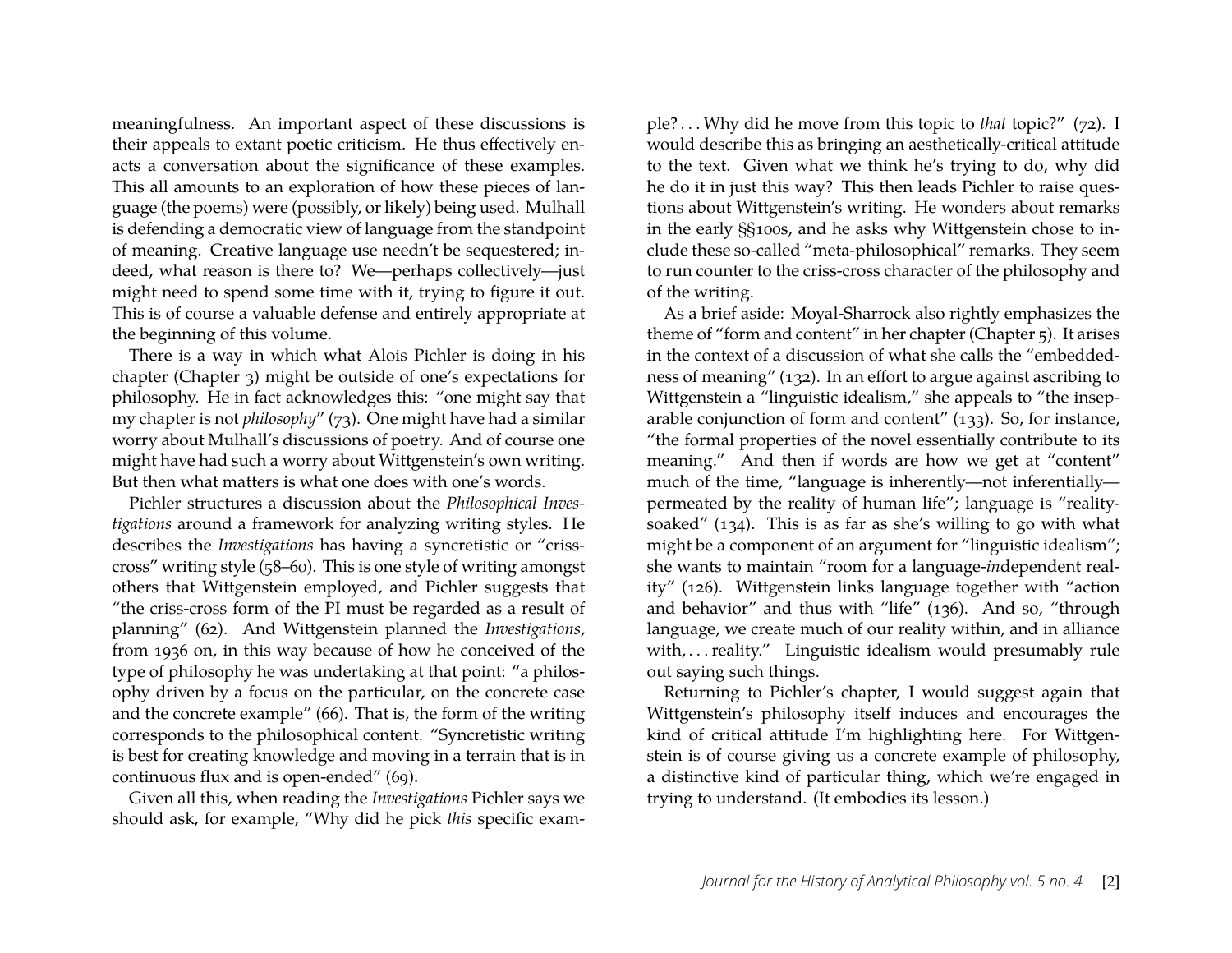In an odd way, we may see Kienzler and Grève (Chapter 4) as giving us a nice illustration of how Wittgenstein is encouraging the critical attitude I'm highlighting here. And their example comes from a surprising place: Wittgenstein's comments on Gödel's (first) Incompleteness Theorem and what Gödel says about it. They characterize Wittgenstein as giving us an account of being engaged in trying to make sense of Gödel's theorem. This amounts to trying to find a useful function for "the Gödelian construct of a string of signs" (76).

They thus regard their approach as a novel way to address what Wittgenstein says on the matter. If successful, it provides a kind of interpretive principle for making one's way through the relevant parts of the *Remarks on the Foundations of Mathematics*. Hence they characterize their task as (i) uncovering Wittgenstein's intentions in RFM, Part I, Appendix III, and (ii) relating this to "the internal structure of the remarks"  $(77)$ .<sup>[4](#page-3-0)</sup> So they are trying to show "what he's doing and why he's doing it in the particular way he does," but furthermore, this is also what they're hoping to show Wittgenstein to be doing with Gödel.

The upshot for Kienzler and Grève is to be that, on Wittgenstein's view, Gödel's proof is philosophically motivated—even in its supposed "technical" details—to the degree that the proof and Gödel's commentary are effectively "fundamentally intertwined" (81). Thus they are challenging the no-doubt common notion that commentary on a mathematical proof is vague and the proof itself is precise (82). The problem is the very notion of "unprovable sentence" (88–89), and it's a problem because of the interplay between the mathematics and the language used to present it. Mathematical practice involves assumptions about "proof", as do the words "unprovable sentence." So "ultimately, it remains evidently opaque whatever the mathematical role of [the Gödel sentence] might possibly be, or if indeed it was ever supposed to have such a role" (114). In saying Wittgenstein didn't understand the proof of the theorem, Kienzler and Grève suggest, Gödel was in fact correct. But on their view this is the point of Appendix III; Wittgenstein works to understand the proof but cannot, since it lacks meaning. When using language creatively, as perhaps Gödel was, one danger is failing to say what you tried to say.<sup>[5](#page-3-1)</sup>

Garry Hagberg's valuable contribution (Chapter 6) effectively generalizes on what we see enacted in Kienzler and Grève's essay: there, they provide a detailed account of trying to make sense of something. Hagberg's claim is that Wittgenstein tells us no "advance judgment or demarcation [of sense] is possible: it is only case-by-case reasoning and case-by-case interpretation . . . that will allow us to make sense/nonsense distinctions" (146). What he's aiming to do in the chapter is in a sense to prepare us for these kinds of encounters by drawing conclusions from things Wittgenstein says about language.[6](#page-3-2)

Hagberg does this primarily by building a case for conducting "inquiries concerning artistic meaning seen in the light of linguistic meaning" (172). He highlights aspects of Wittgenstein's discussions of language that are relevant for the eventual discussion of artistic meaning. So he treats rule-following, language games, naming, and meaning-questions, for instance. But importantly, he then turns to actual examples of works of art. He talks, for instance, about paintings, photographs, etchings, literature, etc., and he discusses them analogously to the

<span id="page-3-0"></span><sup>4</sup>Due to space considerations, I will not, alas, address what is surely the most important part of their paper: the actual careful discussion of Wittgenstein's text.

<span id="page-3-1"></span><sup>5</sup>One way to come to know why it is I don't understand something—is the problem with me? or is it with that which I'm trying to understand?—is to work through that thing, to try to make sense of it. This will potentially involve various kinds of specialized knowledge (in mathematics, art, etc.) but it importantly involves attention to the surrounding language. So it will be a matter of taking particular cases as they come.

<span id="page-3-2"></span><sup>6</sup>I see some kind of "preparation" as the main point of Wittgenstein's "Lectures on Aesthetics" (1938), and perhaps of the *Investigations* as well.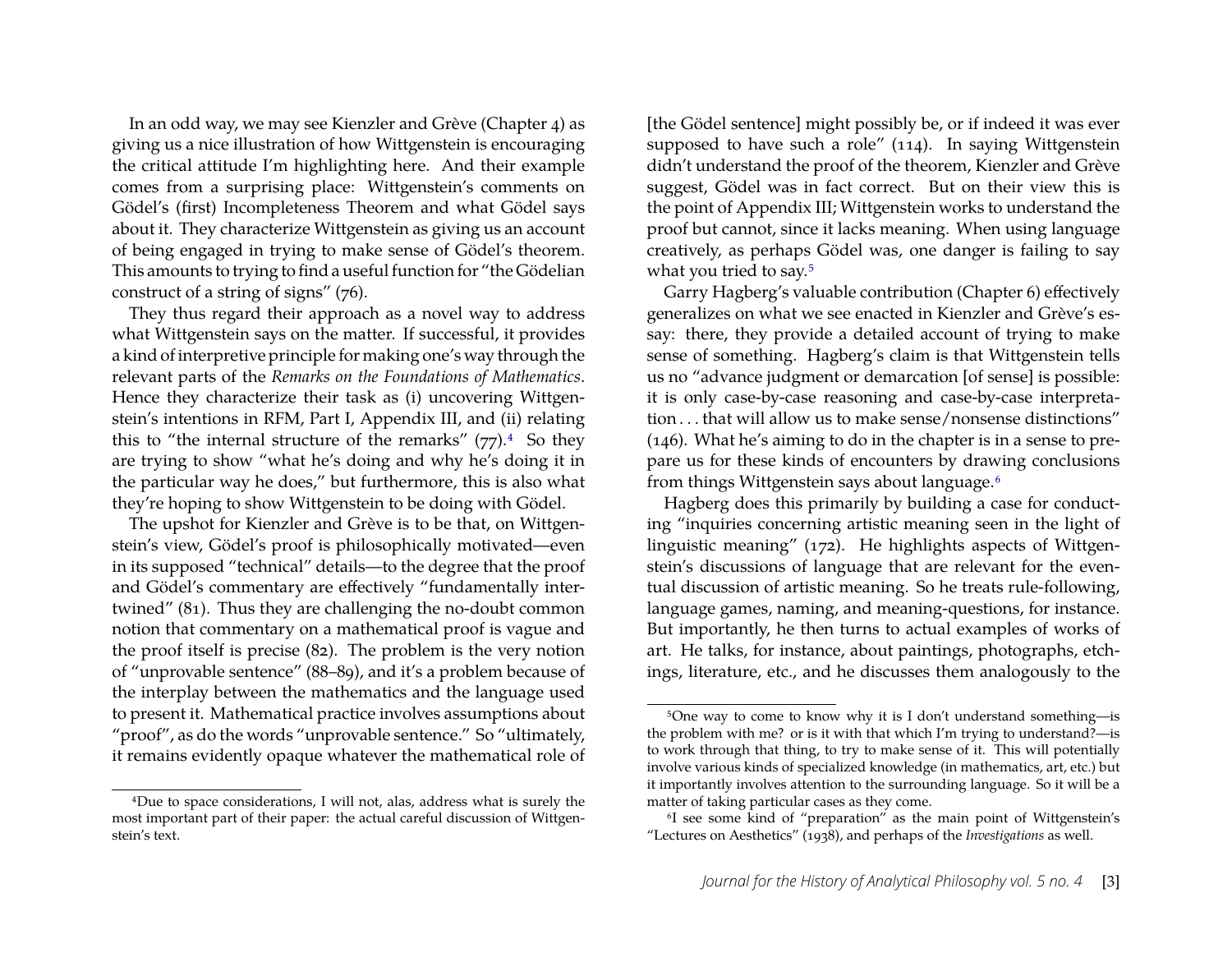discussions of the "Wittgensteinian topics." And then he also examines what others have said about these works—art historians, for instance. This is presumably appropriate because in any particular case, it may well be helpful in calling aspects of a work's significance to our attention.<sup>[7](#page-4-0)</sup> The making-sense-of the work under consideration is always the goal.

As a summary, Hagberg offers a list of Wittgensteinian considerations about language that we should bear in mind when thinking about artistic meaning (172–74). These eighteen points are surely worth attention, as they seem to be clearly of potential use in working through artistic meaning in any particular case. They serve as reminders, essentially, which might prevent us from making certain kinds of mistakes. My only concern is that this focus might induce us or tempt us actually to assimilate art to language, in a way—thereby obscuring potential differences between art and language.<sup>[8](#page-4-1)</sup>

Charles Altieri is perhaps also worried about an aspect of such a comparison (Chapter 7). He tells us that "the arts matter simply because they focus on situations in which there need not be epistemic doubt. The relevant [question becomes] . . . not 'Is this true?' but 'Is this an illuminating presentation of some aspect of our cultural practices?'"  $(177)$ . The arts gain importance then, because in individual concrete instances, we can learn about our cultural practices.

There is certainly something correct about this attitude. I was indeed initially somewhat puzzled by the claim about the

arts and "epistemic doubt"—however, surely the possibility of epistemic doubt is not a *necessary* feature of our experiences with the arts. We can accept a work as presented to us and seek to understand what it illuminates. This can be done well, or poorly, for sure, but whether what is illuminated in the work is illuminating (*for me*, we might say) is at least partly a function of my interests, plans, projects, etc.

And what is illuminated is something "outside" of me. Altieri seems tempted to say something like, "the world is what's illuminated." He thus concludes by discussing "realism": "[r]ealism is best seen as a mode for displaying collective feeling for a shareable world rather than a rhetoric that sets limits on literary representation. Realism can offer self-reflexive explorations of what is involved in leading a recognizable life in society, sharing its pleasures and pains  $\dots$  " (196). What we get from the arts then are examples to which we ideally become "attuned" (188–89)—ideally via which we transitively become attuned to others (the world). Criticism—explorations of the significance of things, which might help us in this task of "attunement"—can help us with our relation to others and the world.

John Hyman's chapter (Chapter 8) explores Wittgenstein's various relations to the architect Adolf Loos and his thought. He gives a fine illustration of how aesthetic criticism and cultural criticism are intertwined, and also of how architecture and criticism can serve the function of illumination. Interestingly, he also addresses the simultaneous possibility of a (broad kind of aesthetic/cultural) criticism's ability to "renew the arts" (204).

There is a great deal of value in Maria Balaska's chapter on limits and creativity (Chapter 9). We could see her as focusing on a theme in Hagberg's essay: that of "novel approaches to fol-lowing a rule" (15[9](#page-4-2)–60).<sup>9</sup> She organizes this discussion around the notion of "an experience of limitation" (219). In particular, she's concerned with what happens when words seem to let

<span id="page-4-0"></span><sup>7</sup>Hagberg uses work by Kirk Varnedoe, for example, to clarify aspects of a work and essentially to clear the way for employing Wittgensteinian observations about language (in particular, about rule-following (160 ff.)).

<span id="page-4-1"></span><sup>8</sup>For example, and too briefly: 1) some art is more likely to prompt "is it art" questions than language prompts "is it language" questions, 2) some art is perhaps more likely to prompt meaning questions than instances of language use are, 3) historical progression in art seems to be more frequently relevant to its understanding, and 4) as such we tend to be more explicitly aware of the history of art than the history of language (or aware of its relevance). Differences suggest art and language (can) play different roles for us.

<span id="page-4-2"></span><sup>9</sup>This is importantly related to what Cavell calls "modernism."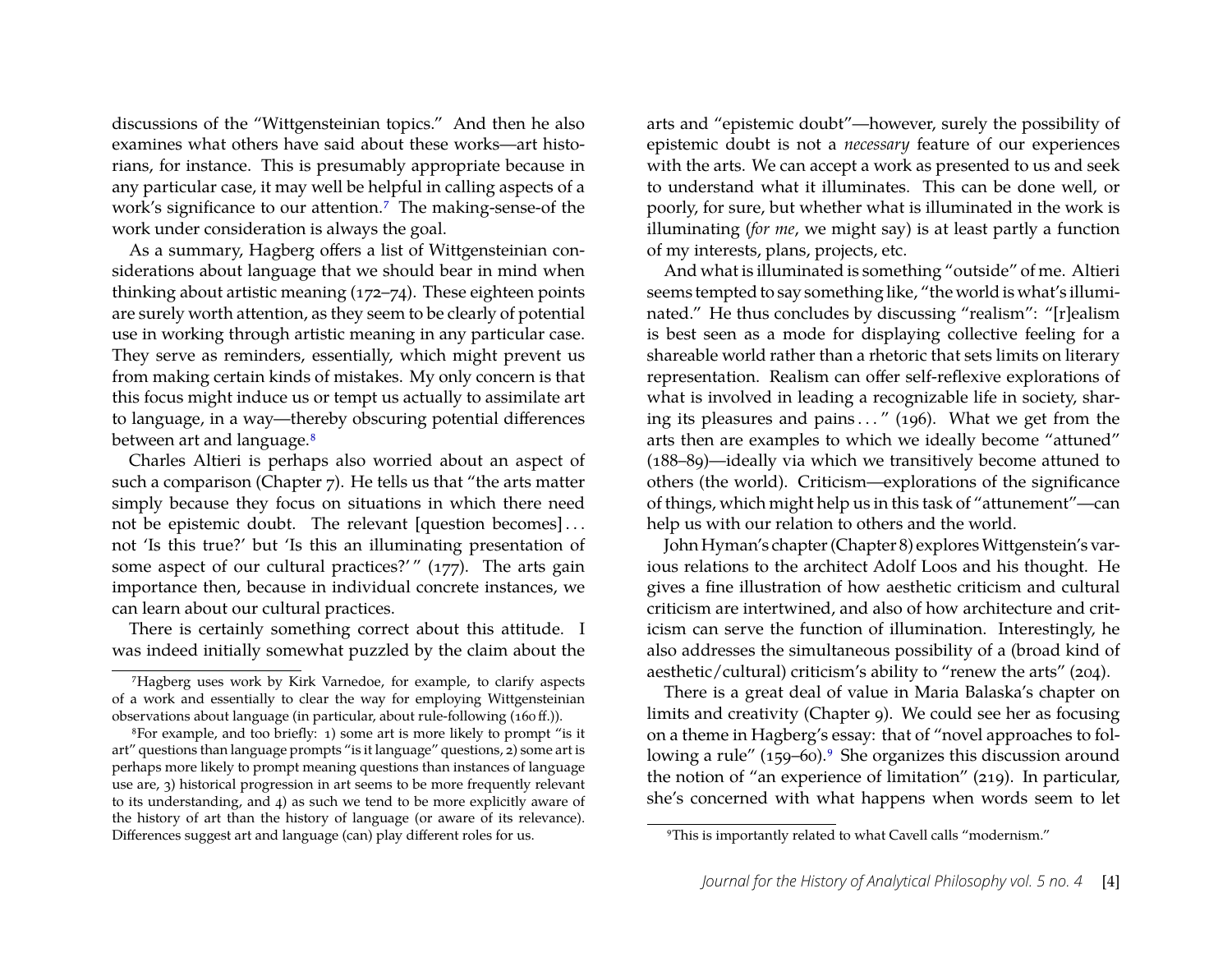us down somehow—we become "disappointed with meaning" (220). She provides a number of compelling examples of such experiences, in order to explore what can be a consequence of them: the apparent problem of "groundlessness of meaning."

Disappointment can come when we try to express the value of an experience that we feel as "absolute." Our words seem to fall short of expressing such value. The words I use can seem to be deprived of exactly of what I'm trying to express. (One might respond that this worry is simply a psychological one.) Balaska is concerned to emphasize, rightly I think, that this experience of disappointment is an "everyday" experience (see e.g., 200– 01 and 229–30). We might think of athletes being interviewed after a winning performance, saying things such as that "words cannot express their emotions . . . ."

The words used in these failed efforts then, according to Balaska (essentially relying on a particular way of reading the *Tractatus*), are nonsense. So when one generates nonsense, an understandable reaction is to be troubled by what one has inadvertently done. Balaska suggests two reasonable responses to this. The first is to *give in to* the words, we might say, giving up on the supposed "absolute value." The second is to *give up on* the words, we might say, and to postulate a realm of the ineffable.

Balaska's solution is a middle path. We should remain exposed to the nonsense and see it as "an opportunity for creativity" (225). She calls this a "stance of reflection," which requires a sensitivity to possibilities for meaning (232), and this is why creativity comes to the fore here. To operate creatively in this middle space requires our "active engagement with the world and the community" (234).[10](#page-5-0)

In Ben Ware's chapter treating aspect-perception and what he calls "modernist ethics" (Chapter 10), he asserts that the *Philosophical Investigations* should itself be seen as a "creative achievement" (254). Part of this creativity would lie in its conception of philosophy: that its purpose is to get us "to see things differently" (241) or to "*look* at ...thing[s] in a different way" (244). And we're led to do this not necessarily through reason and proof, say, but rather through "persuasion" (254). Of course, one worries here that philosophy might collapse into rhetoric.

If Ware is right about all this, then it helps explain why Wittgenstein compares his way of doing his philosophical work, and its corresponding self-imposed aims, to artistic achievements. Ware quotes PI §401, where Wittgenstein talks of "a new way of painting . . . a new meter, or a new kind of song." Painting, or poetry, or music can sometimes lead us to see things differently. And of course this is one possible conception of what "modernism" is or was: the attempt to create things "better" thereby also exploring the limits of one's medium. Ware emphasizes the point that this seemingly aesthetic point can have a political cast as well. For politics, too, it might be fruitful to see "anew what is always in front of our eyes" (260). Political imagination might then be reignited and new creative, practical possibilities considered.

This would seem to be how to conceive of the project of Rupert Read's contribution (Chapter 11). Read spends time first arguing against a view of infinity and language that he finds in Chomsky's work. There are consequences of this discussion for the notion of creativity. Touching upon a theme of several chapters, Read uses the phrase "*real* creativity." So "the judgment that something is a tune/is a sentence depends upon its being, ultimately, recognizable as the tune/sentence that it is. Alleged tunes or sentences that lack such perspicuity/recognizability need not be allowed to be tunes or sentences at all" (276). This is all a way of saying that there are constraints on what counts as creativity. It's not the case, in music or in language, that "anything goes." But as Read highlights, what will be permissible is partly up to us (individually and collectively).

<span id="page-5-0"></span><sup>10</sup>Isn't there a question, though about these two extremes—are they even meaningful options?